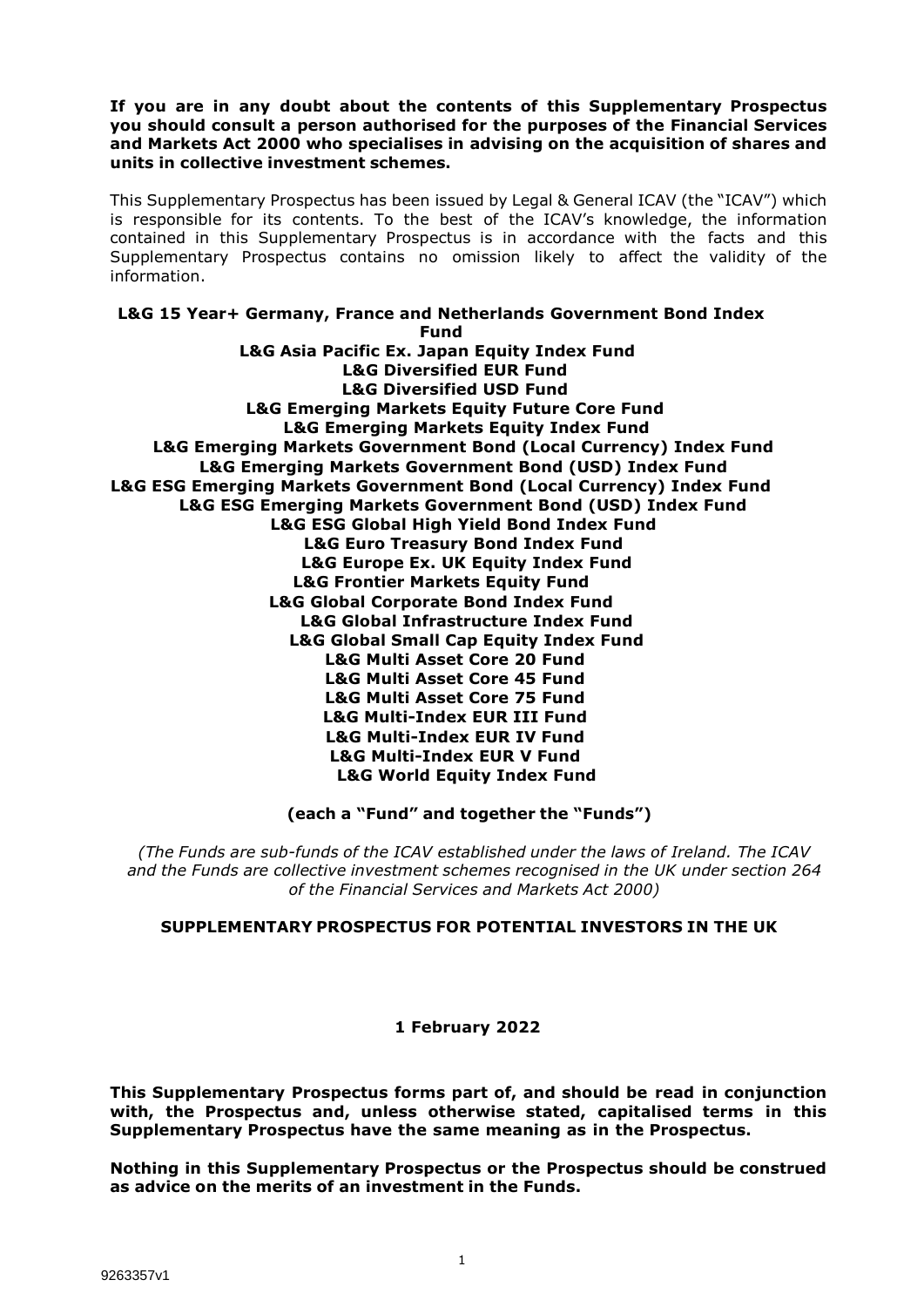## **FACILITIES AND INFORMATION IN THE UK**

The ICAV is an open-ended umbrella type Irish collective asset-management vehicle with limited liability and segregated liability between the Funds. The ICAV is established under the laws of Ireland and registered with the Central Bank of Ireland ("Central Bank") whose address is Dame Street, Dublin 2, Ireland. The ICAV is authorised and regulated by the Central Bank.

With the prior approval of the Central Bank, the ICAV may from time to time create an additional sub-fund or sub-funds. The attention of potential investors in the United Kingdom is drawn to the section entitled "Risk Factors" of the Prospectus and also to the Key Investor Information Documents of the Funds (the "KIIDs") before investing in the ICAV.

The ICAV and the Funds are recognised schemes in the UK for the purposes of the Financial Services and Markets Act 2000 (the "Act") by virtue of section 264 of that Act. The ICAV is registered with the Financial Conduct Authority ("FCA") under the product reference number 785306. The FCA's registered office is 12 Endeavour Square, London E20 1JN. LGIM Managers (Europe) Limited, the operator of the ICAV, is deemed authorised and regulated by the Financial Conduct Authority. LGIM Managers (Europe) Limited is currently making use of the Temporary Permissions Regime, which allows EEA-based firms to operate in the UK for a limited period while seeking full authorisation. Further details are available on the Financial Conduct Authority's website.

UK investors are advised that the rules made by the FCA under the Act do not in general apply to the ICAV in relation to its investment business. In particular, the rules made under the Act for the protection of private customers (for example, those conferring rights to cancel or withdraw from certain investment agreements) do not apply, and the Financial Services Compensation Scheme will not be available, in connection with an investment in the ICAV. In addition, the protections available under the Financial Ombudsman Service will not be available in connection with an investment in the ICAV.

This Supplementary Prospectus and the Prospectus mentioned above may be distributed in the UK without restriction. Copies of this Supplementary Prospectus and the Prospectus have been delivered to the FCA as required under the Act. (The term "Prospectus" used in this document includes any supplements to that Prospectus.)

The ICAV is required by the FCA to maintain certain facilities at a UK address in the interests of investors in the Funds in the UK. The ICAV has appointed Legal & General (Unit Trust Managers) Limited to maintain the relevant facilities at its offices in the UK. Its contact details are as follows:

Legal & General (Unit Trust Managers) Limited One Coleman Street London EC2R 5AA United Kingdom

Investors may inspect and obtain copies of the incorporation documents of the ICAV, the latest Prospectus, the latest KIIDs (in English) and the latest annual and half-yearly reports relating to the Funds at this address during normal business hours (9.00 am to 5 pm, Monday to Friday). These documents are available free of charge. Information is also available about the latest sale and purchase prices of Shares (and at [www.lgim.com\)](http://www.lgim.com/) and investors may apply to this address to redeem their Shares in order to obtain payment of the redemption proceeds. Complaints regarding the operation of the ICAV and/or the Funds can be submitted at the address above for onward transmission to the ICAV.

The right represented by Shares is a proportionate ownership of the ICAV which itself owns the scheme property.

Details of the procedure to be followed for the subscription and purchase and the redemption and sale of Shares are set out in the Prospectus.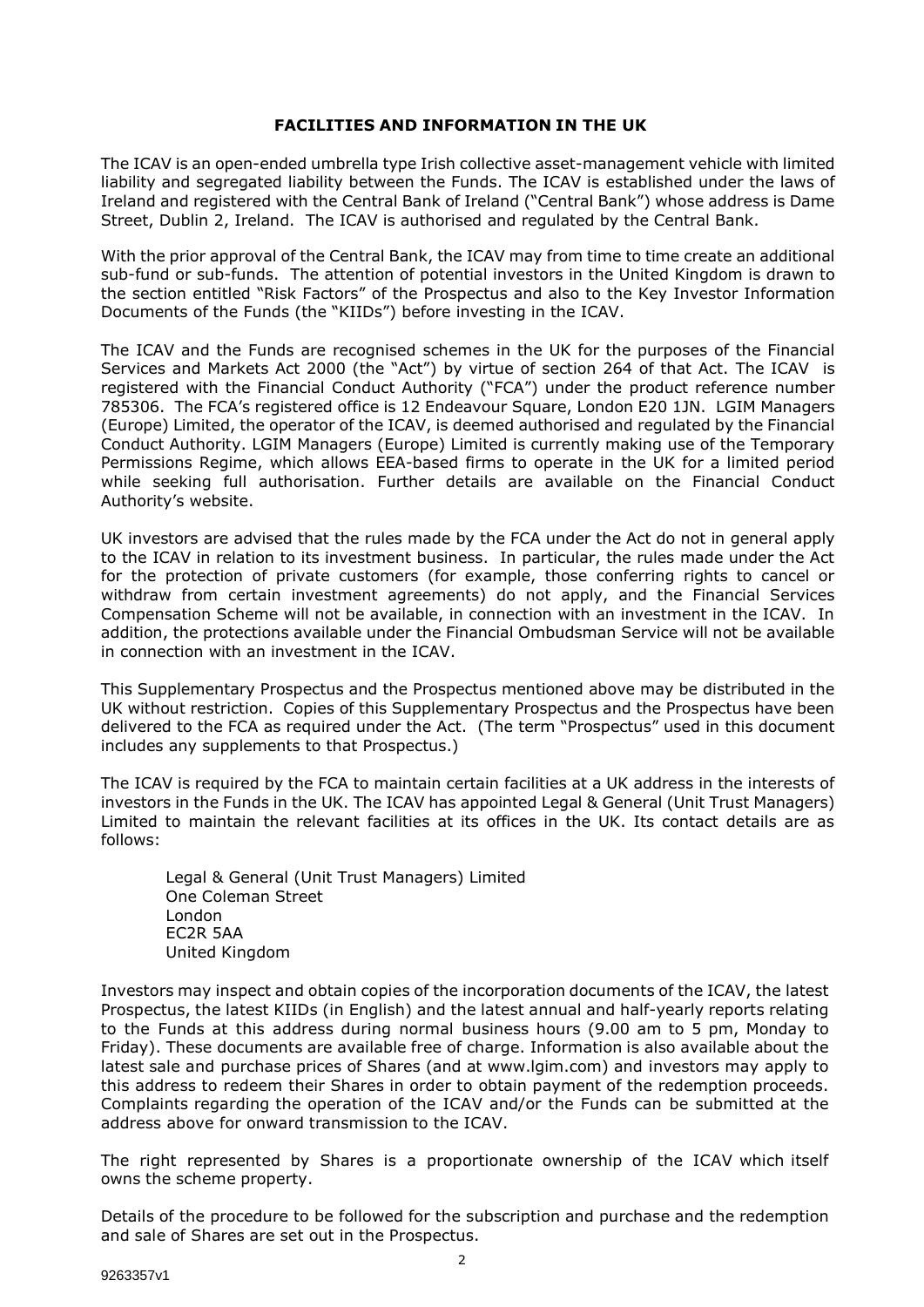This Supplementary Prospectus provides for the recognition of the Funds in accordance with section 264 of the Financial Services and Markets Act 2000.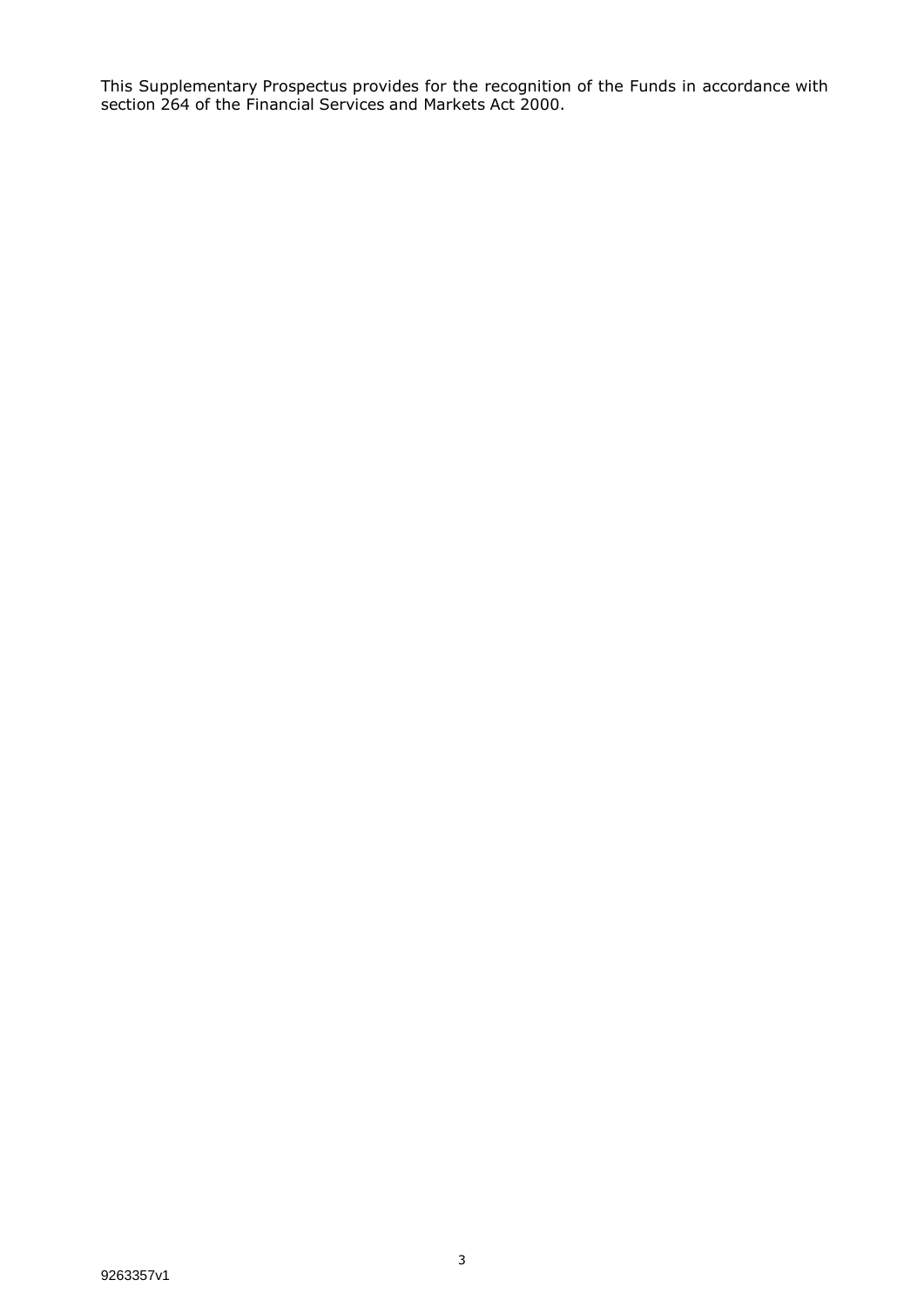## **TAXATION IN THE UK**

**The tax consequences for each Shareholder of acquiring, holding, redeeming or disposing of shares depends upon the relevant laws of any jurisdiction to which the Shareholder is subject. Shareholders in the ICAV should seek their own professional advice as to this, as well as to any relevant exchange control or other relevant laws and regulations.** 

The statements on taxation below are intended to be a general guide to the anticipated tax treatment in the UK of the ICAV and its Shareholders. The statements relate to Shareholders holding shares as an investment (as opposed to as a dealer) and are based on the law and practice in force at the date of this Supplementary Prospectus. As is the case with any investment, there can be no guarantee that the tax position prevailing at the time an investment in the ICAV is made will continue indefinitely.

#### The ICAV

The ICAV is a UCITS scheme established in Ireland and so it is not resident in the UK for tax purposes, and the Directors do not consider that the ICAV is trading in the UK through a permanent establishment. Therefore the ICAV should not be liable to tax in the UK, other than on certain income deriving from a UK source

#### The Share Classes

Each Class of Shares in any of the Funds constitutes an offshore fund for the purposes of the UK's special tax regime for offshore funds in the Offshore Funds (Tax) Regulations 2009. Accordingly, the provisions of those regulations are relevant to the taxation of Shareholders in respect of income and gains.

The Manager intends to obtain from HMRC recognition as a reporting fund for each Class of Shares which is sold in the UK. These share classes will be shown in the list of reporting funds published by HMRC with effect from the date listed against the name of that Class on the website of HMRC. The up-to-date list may be viewed on the UK government website at [https://www.gov.uk/government/publications/offshore-funds-list-of-reporting-funds.](https://www.gov.uk/government/publications/offshore-funds-list-of-reporting-funds)

Currently, the ICAV pursues a distribution and reporting policy so as to enable each Class of Share in issue and sold in the UK to maintain recognition as a "Reporting Fund" under the United Kingdom Offshore Funds (Tax) Regulations 2009 for the purpose of United Kingdom taxation. However, there can be no guarantee that reporting fund status will be maintained for any Class of Share. Where such status subsequently to be withdrawn, any gains arising to Shareholders resident in the United Kingdom on a sale, redemption or other disposal of such Shares (including a deemed disposal on death) would be taxed as offshore income gains rather than capital gains. Further details regarding matters relating to taxation applicable to the ICAV are outlined in the Prospectus under the heading 'Taxation of the ICAV in the United Kingdom' and in the 'Gains' section below.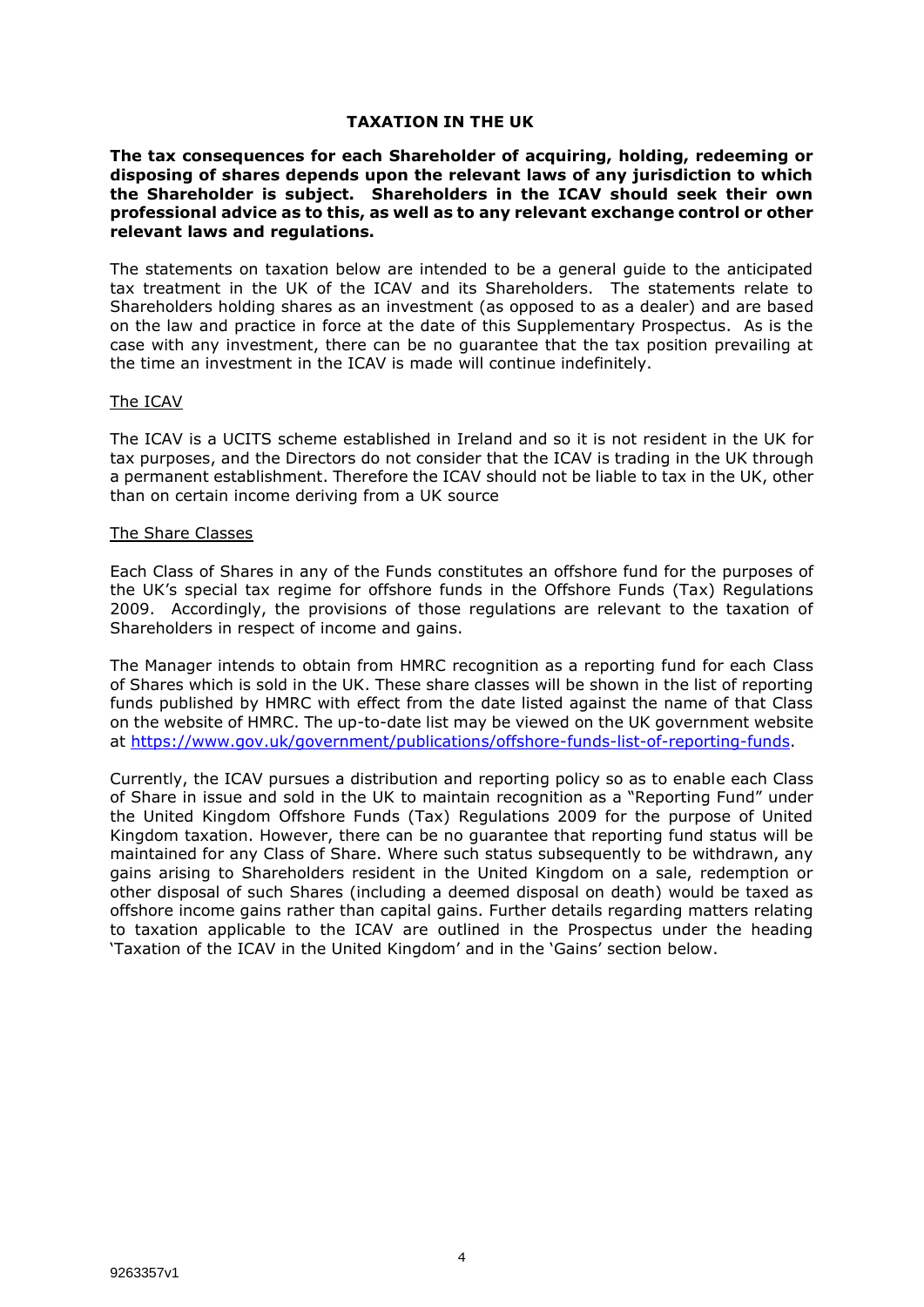# The Shareholders

## *Income*

Shareholders resident in the UK for tax purposes will generally be liable to UK income tax or corporation tax in respect of any distributions paid or any amounts reported to investors as "reportable income" in respect of Shares held, subject to their personal circumstances.

This income will generally be treated for UK tax purposes as dividend income for the purposes of income tax and corporation tax, as described below. (An exception to this is in the case of distributions from a Bond Fund as also described below.)

It is expected that the treatment of distributions and reported income as dividends for UK tax purposes will normally apply to all the Funds listed in this UK supplement except for the L&G Euro Treasury Bond Index Fund, the L&G Emerging Markets Government Bond (Local Currency) Index Fund, the L&G Emerging Markets Government Bond (USD) Index Fund, the L&G ESG Emerging Markets Government Bond (USD) Index Fund, the L&G ESG Emerging Markets Government Bond (Local Currency) Index Fund, L&G ESG Global High Yield Bond Index Fund and the L&G Multi Asset Core 20 Fund for which see Bond Fund distributions below.

However in some periods it is possible that other Funds, particularly the L&G Multi Asset Core 45 Fund, may be subject to Bond Fund treatment for UK tax purposes. See Bond Fund distributions below.

For individual Shareholders subject to UK income tax, the first £2,000 of dividends received (or deemed to be received) by UK resident individuals (from all sources combined) in each tax year will not be subject to income tax. Above this level, the tax rates applying to dividends are 7.5% for basic rate taxpayers, 32.5% for higher rate taxpayers and 38.1% for additional rate taxpayers. The Government has announced that these rates will increase to 8.75%, 33.75% and 39.35% respectively from April 2022. There is no tax credit attached to dividends.

For corporate Shareholders subject to UK corporation tax, dividends will generally be exempt from corporation tax (but see bond fund distributions below).

# *'Bond' Fund Distributions*

This section is expected to apply to Shareholders in the following Funds:

- the L&G 15 Year+ Germany, France and Netherlands Government Bond Index Fund,
- the L&G Euro Treasury Index Fund,
- the L&G Emerging Markets Government Bond (Local Currency) Index Fund,
- the L&G Emerging Markets Government Bond (USD) Index Fund,
- the L&G ESG Emerging Markets Government Bond (USD) Index Fund,
- the L&G ESG Emerging Markets Government Bond (Local Currency) Index Fund,
- L&G ESG Global High Yield Bond Index Fund,
- the L&G Global Corporate Bond Index Fund,
- the L&G Multi Asset Core 20 Fund,

and could apply to Shareholders in other Funds should those funds exceed the 60% level described below.

In any case where a Fund exceeds a level of 60% of its total Asset Value held as investments in interest bearing or economically equivalent assets at any time during a period of account then distributions and reported income relating to that period are treated for UK resident individual investors as payments of yearly interest and not as dividends.